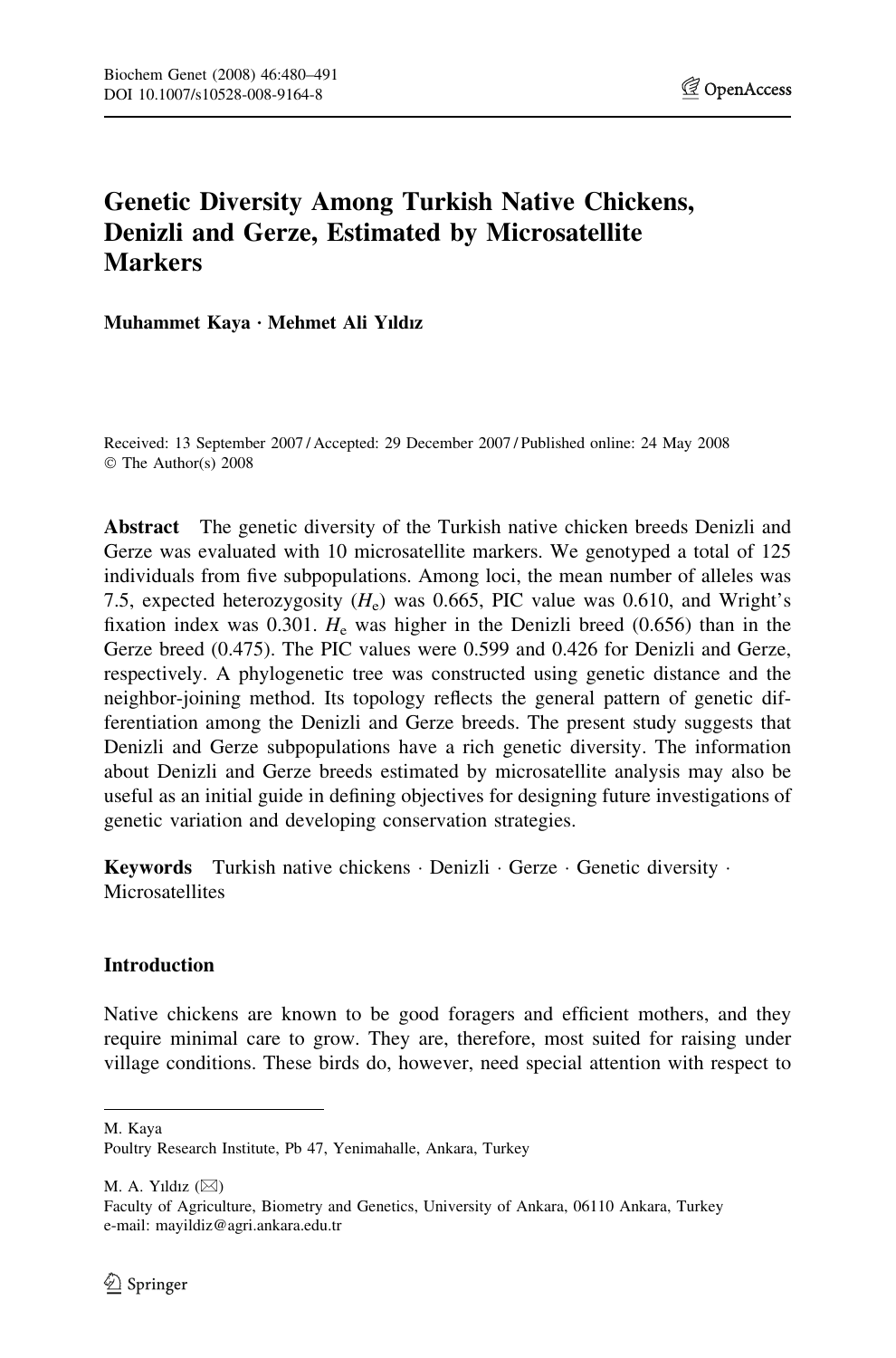their conservation and improvement. Turkish native chicken breeds exist as names in the literature, but there is no information on their characteristics, such as the extent of genetic diversity. Furthermore, native chicken breeds are becoming extinct because of their poor commercial performance. Consequently, there is a need to define existing chicken populations and to develop improvement and conservation programs so as to benefit people living in rural areas.

It can be assumed that local breeds contain the genes and alleles pertinent to their adaptation to particular environments and local breeding goals. Such local breeds are needed to maintain genetic resources permitting adaptation to unforeseen breeding requirements in the future and can serve as a source of research material (Romanov and Weigend [2001\)](#page-11-0).

Düzgünes [\(1990](#page-11-0)) claimed that the Denizli and Gerze breeds are two of the Turkish native chickens. These breeds are primarily located to the western (Denizli) and northern (Gerze) parts of Turkey. Denizli hens are reared for eggs and as a hobby, and Denizli cocks are famous for their long crowing (app. 15–16 s). Gerze chickens, reared in the province of Sinop in northern Turkey, are primarily reared for eggs and as a hobby. Additional reports on Denizli and Gerze phenotypes include feathering characteristics (Aksoy et al. [2002](#page-10-0)), adult body weight, egg number, reproduction performance ( $O$ zdoğan et al. [2007\)](#page-11-0), and blood group alleles (Aksoy et al. [2000\)](#page-10-0).

Recent advances in molecular technology have provided new opportunities to assess genetic variability at the DNA level. Microsatellites are tandem repeats of one to six bases. They are widely used since they are numerous, randomly distributed in the genome, and highly polymorphic, and they show codominant inheritance (Cheng and Crittenden [1994\)](#page-11-0). A number of publications have revealed that microsatellite markers are useful in determining many descriptive statistics such as heterozygosity, genetic distance, number of effective alleles, and polymorphic information content among closely related populations. Relatively few publications have addressed the genetic diversity of local chickens (Wimmers et al. [2000](#page-11-0); Zhang et al. [2002;](#page-11-0) Hillel et al. [2003;](#page-11-0) Kong et al. [2006;](#page-11-0) Shahbazi et al. [2007\)](#page-11-0).

Microsatellite analysis is regarded as the most convenient tool in the determination of heterozygosity and genetic distance, and many microsatellite loci are available for use in chickens. For a more general view on the importance of the exotic populations as genetic resources, it would be interesting to look at genetic distance to other commercial strains. Furthermore, the presence of unique alleles or allelic combinations coding for specific (production) traits and characteristics related to adaptability is of interest. An example of this is the Indian Kadaknath breed as a source for the valuable dark meat genes (Wimmers et al. [2000\)](#page-11-0). In addition, with the increased focus on genetic conservation, unique alleles may be of use in decisions to maintain such birds. These decisions will be important, especially if the alleles are associated with economically important traits (Emara et al. [2002](#page-11-0)).

Turkey has undertaken a national project (TAGEM-97/17/01/0003) to genetically improve indigenous native chickens. The Lalahan Livestock Central Animal Research Institute has operated a national program of genetic preservation of native chickens, titled ''The conservation of Turkish native chickens, Denizli and Gerze,'' since 1997. This project specifically aimed to identify, characterize, and protect the Denizli and Gerze breeds for quantitative traits. It has also tried to determine and maintain genetic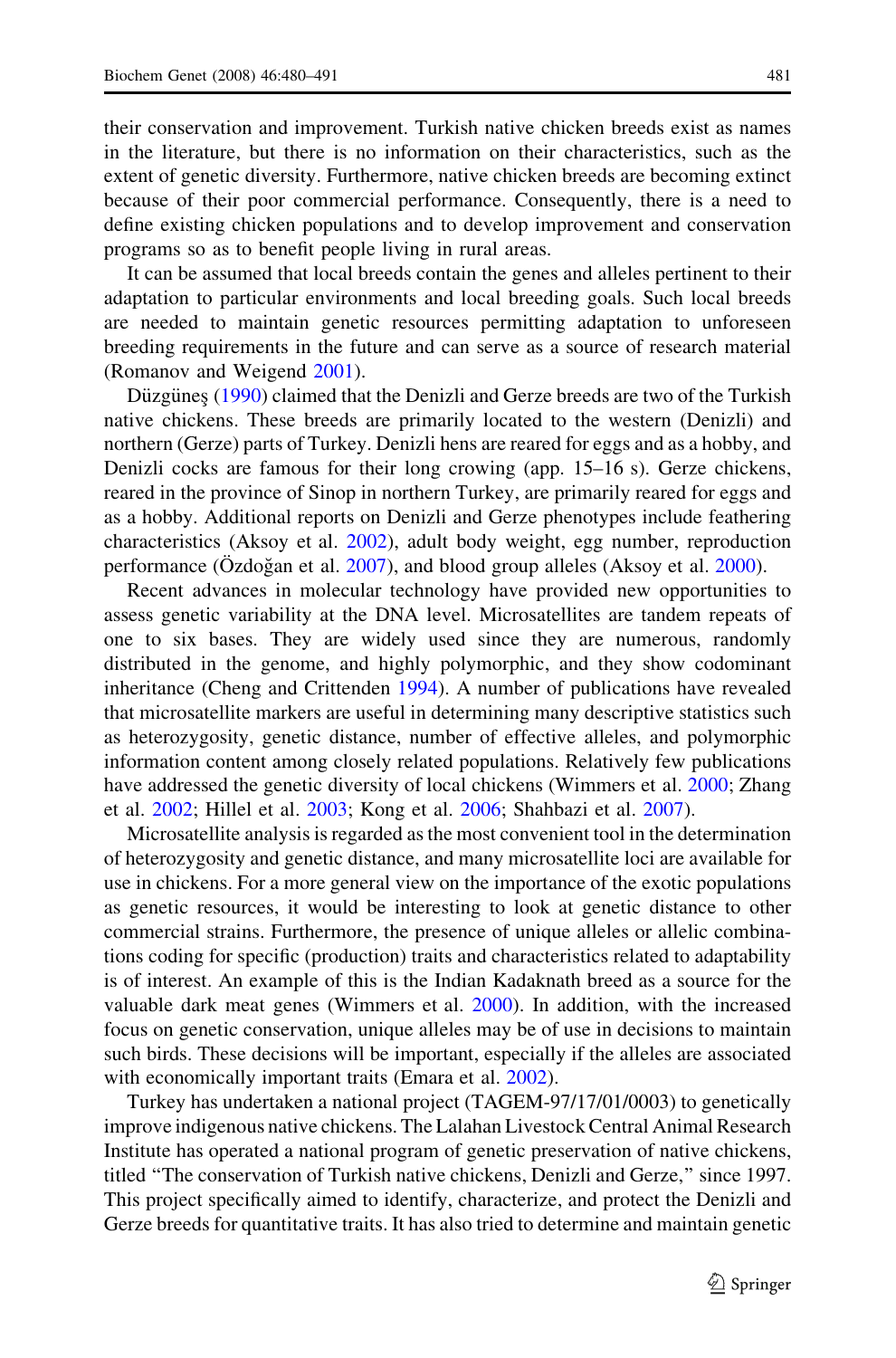diversity in these breeds. There is, however, no comprehensive published genetic description of current Turkish native chickens. According to the Turkish Ministry of Agricultural and Rural Affairs, there are two indigenous chickens, Denizli and Gerze, and these breeds are now in serious danger of extinction. The present analysis is of great importance because it is probably the first genetic study of Turkish native chicken biodiversity using microsatellite markers. The objective of this research was to determine genetic diversity within the breeds and to compare the Denizli and Gerze Turkish native chicken breeds. To achieve this goal, we individually genotyped 10 microsatellite loci in 125 chickens from five subpopulations.

## Materials and Methods

## Experimental Populations

Turkish native chicken subpopulations and the number of individuals used in this study are as follows: Denizli Cock Rearing Farm (DHUC,  $N = 25$ ), Denizli Lalahan Livestock Central Animal Research Institute (DLHMAE,  $N = 25$ ), Denizli Private Farms (DOI,  $N = 25$ ), Gerze Lalahan Livestock Central Animal Research Institute (GLHMAE,  $N = 25$ ), and Gerze Private Farms (GOI,  $N = 25$ ). The DHUC, DLHMAE, and DOI subpopulations contain only the Denizli breed. The DLHMAE subpopulation was derived from the DHUC subpopulation for genetic conservation purposes in 1997, and they have been reared closely. The GLHMAE and GOI subpopulations contain only the Gerze breed. The GLMHAE was derived from the GOI subpopulation for genetic conservation in 1997, and they have the same genetic background. In total, 125 chickens from the five subpopulations were genotyped.

## DNA Isolation

Blood samples were collected from the wing vein with syringes into a tube containing EDTA as an anticoagulating agent. DNA of individuals was isolated from 100 µl of blood in EDTA using a Wizard Genomic DNA Purification Kit (Promega).

# Microsatellite Loci

Ten microsatellite primers (ADL0102, ADL0136, ADL0158, ADL0171, ADL0172, ADL0176, ADL0181, ADL0210, ADL0267, and ADL0268) have been recommended by the FAO/MoDAD [\(2004](#page-11-0)) advisory group and were provided by the Coordinators of the U.S. National Poultry Genome Research Program.

## PCR Procedure

PCR reactions were carried out in a total volume of  $25 \mu l$  containing  $50-100 \text{ ng}$ genomic DNA, 2.5 mM MgCl<sub>2</sub>, 200  $\mu$ M dNTP, 0.5 U Taq Polymerase, 50 nM each primer (one of which was labeled with a fluorescent dye). The cycling conditions consisted of 5 min at 95 $\degree$ C followed by 30 cycles of 30 s at 94 $\degree$ C, 45 s at 50 $\degree$ C, and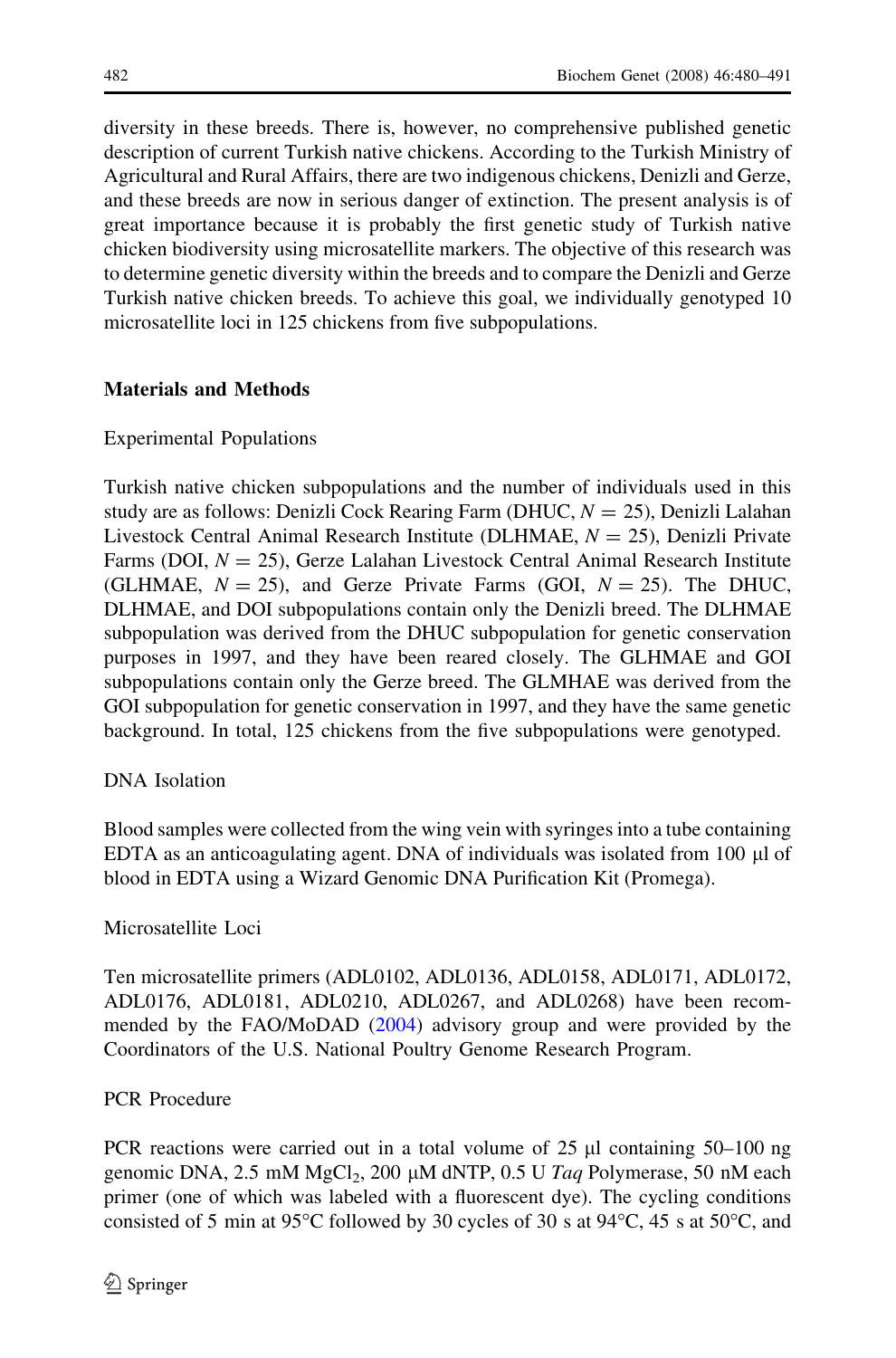90 s at 72 $\degree$ C, and a final extension step of 10 min at 72 $\degree$ C (Cheng et al. [1995\)](#page-11-0). A mixture of 1 µl PCR product and 80% formamide was made, denatured by heating to 94 °C for 5 min, and analyzed by an ABI Prism 310 sequencer (Applied Biosystems, USA). The size of each fragment was determined relative to the TAMRA 350 size standards (Applied Biosystems) using GeneScan.

# Statistical Analysis

Based on microsatellite genotyping and allele frequencies, the number of alleles, allele size range (in base pairs), observed heterozygosity, Nei's [\(1987](#page-11-0)) expected heterozygosity, and Wright's ([1978\)](#page-11-0) fixation index were estimated using the computer software package PopGene version 1.31 (Yeh et al. [1997\)](#page-11-0). Allele frequencies obtained from the microsatellite genotypes were used to calculate PIC (polymorphism information content) values (Botstein et al. [1980](#page-11-0)) using the computer software package Cervus 3.0 (Marshall et al. [1998;](#page-11-0) Kalinowski et al. [2007\)](#page-11-0) in order to measure the degree of information obtained by a microsatellite. Based on microsatellite genotyping, Nei's ([1978\)](#page-11-0) unbiased genetic distance between subpopulations was estimated. These results were used to construct phylogenetic trees by neighbor-joining cluster analysis with the appropriate options of computer software package PopGene version 1.31.

# **Results**

Microsatellite Allele Distribution

All microsatellite primers gave PCR products that were polymorphic in the five subpopulations (Table [1](#page-4-0)). Allele size range differences between the alleles observed within the loci ranged from 18 bp (ADL0181) to 40 bp (ADL0171), with an average of 25.4 bp per locus. The number of alleles per locus varied from 3 (ADL0210) to 12 (ADL0136) alleles detected. The total number of alleles was 75 across all populations. The mean number of alleles across all microsatellite loci was  $7.5 \pm 0.76$  (Table [1](#page-4-0)).

Across breeds, the mean number of alleles in Denizli was  $6.1 \pm 0.6$ , and in Gerze it was  $5.0 \pm 0.7$  (Table [2\)](#page-5-0).

# Genetic Variability

The estimates of expected heterozygosity  $(H_e)$  and PIC were obtained using the allele frequency data for each locus in each subpopulation and across breeds. Expected heterozygosities were quite high, ranging from 0.498 (ADL0181) to 0.852 (ADL0136), and the mean  $H_e$  was  $0.665 \pm 0.04$  among loci (Table [1\)](#page-4-0). The estimates of  $H<sub>e</sub>$  at different loci between subpopulations showed a large variation. Among breeds given in Table [2,](#page-5-0) the mean  $H_e$  was  $0.656 \pm 0.045$  in Denizli and  $0.475 \pm 0.074$  in Gerze. This result showed that genetic diversity is higher in the Denizli breed than in the Gerze breed.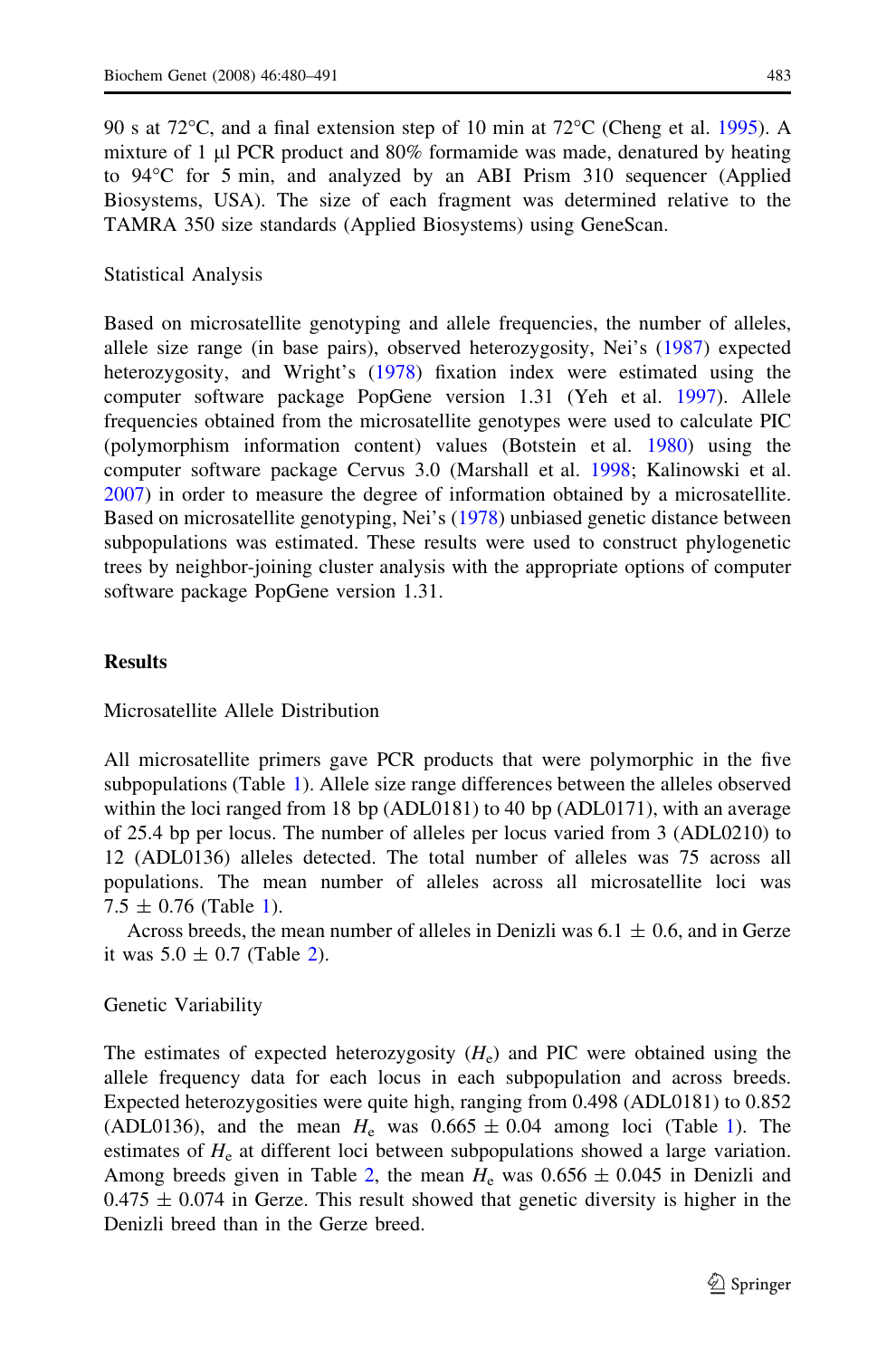| Locus       | Allele size range (bp) Number of alleles $H_e$ |                |                  | PIC              | $F_{1s}$         |
|-------------|------------------------------------------------|----------------|------------------|------------------|------------------|
| ADL0102     | $90 - 112$                                     | 8              | 0.524            | 0.420            | 0.402            |
| ADL0136     | $125 - 159$                                    | 12             | 0.852            | 0.830            | 0.415            |
| ADL0158     | $162 - 192$                                    | 5              | 0.607            | 0.546            | 0.431            |
| ADL0171     | $85 - 125$                                     | 9              | 0.681            | 0.631            | 0.540            |
| ADL0172     | $131 - 157$                                    | 7              | 0.785            | 0.749            | 0.161            |
| ADL0176     | $181 - 201$                                    | 9              | 0.831            | 0.835            | 0.487            |
| ADL0181     | 174-192                                        | 7              | 0.498            | 0.457            | 0.322            |
| ADL0210     | $102 - 126$                                    | 3              | 0.506            | 0.381            | $-0.017$         |
| ADL0267     | $98 - 118$                                     | 8              | 0.733            | 0.687            | 0.189            |
| ADL0268     | $93 - 113$                                     | 7              | 0.632            | 0.590            | 0.073            |
| Mean $+$ SE |                                                | $7.5 \pm 0.76$ | $0.665 \pm 0.04$ | $0.610 \pm 0.05$ | $0.301 \pm 0.05$ |

<span id="page-4-0"></span>Table 1 Ten microsatellite markers used in Denizli and Gerze subpopulations of Turkish native chickens

*Note:*  $H_e$ , expected heterozygosity; PIC, polymorphism information content;  $F_{1s}$ , Wright's fixation index

The PIC among loci was highest for ADL0136 (0.830) and lowest for ADL0210 (0.381). Among breeds, the mean PIC value was  $0.599 \pm 0.049$  in Denizli and  $0.426 \pm 0.068$  $0.426 \pm 0.068$  $0.426 \pm 0.068$  in Gerze (Table 2).

Wright's fixation index  $(F_{1s})$  values among loci ranged from  $-0.017$  (for ADL0210) to 0.540 (ADL0171). The mean  $F_{15}$  for 10 microsatellite loci was  $0.301 \pm 0.05$  (Table 1). The mean of observed heterozygosity ( $H_0$ ) was  $0.508 \pm 0.037$  in the Denizli breed and  $0.380 \pm 0.065$  in the Gerze breed (Table [2\)](#page-5-0).

## Genetic Distance and Phylogenetic Analysis

Using Nei's ([1978\)](#page-11-0) unbiased genetic distance (Table [3\)](#page-8-0) and the neighbor-joining method, a phylogenetic tree was constructed for the Denizli and Gerze subpopulations. The smallest genetic distance, between DLHMAE and DHUC, was quite low (0.0652). A similar result was obtained for the GLMHAE and GOI subpopulations, with a very low genetic distance (0.0783). The larger genetic distances (greater than 0.4193) were found between the Denizli and Gerze subpopulations. The neighbor-joining dendrogram in Fig. [1](#page-8-0) was drawn using the genetic distances given in Table [3](#page-8-0). The Denizli (DHUC, DLHMAE, and DOI) and Gerze (GLHMAE and GOI) breeds were clearly clustered as different groups according to their origin, supporting the reliability of this analysis.

# **Discussion**

Microsatellite Allele Distribution

All microsatellite loci recommended by the FAO/MoDAD [\(2004](#page-11-0)) Advisory Group were extremely proficient at obtaining highly polymorphic PCR products within and between Turkish native chickens. They also demonstrated their utility as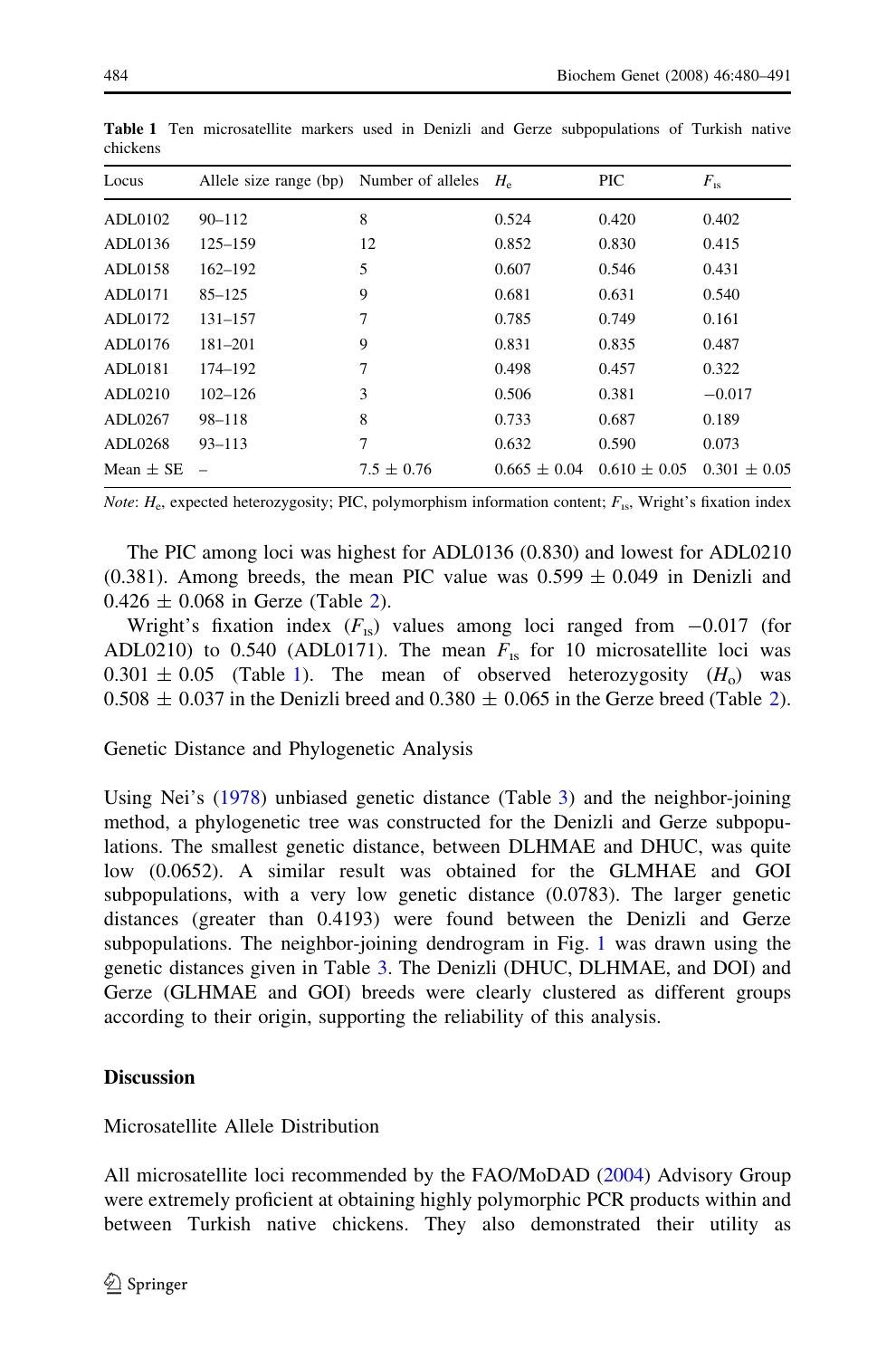| <b>CONTRACTOR</b><br>;<br>;<br>$\frac{1}{2}$<br>$\frac{1}{2}$<br>I<br>$\ddot{\phantom{a}}$<br>֧֖֖֖֚֚֚֚֚֚֚֚֬֝֝<br>֧֪֧֚֚֚֝֝<br>֧ <u>֚</u><br>rational consumers<br>֕<br>$\frac{1}{2}$<br>;<br>; |  |
|-----------------------------------------------------------------------------------------------------------------------------------------------------------------------------------------------|--|
|                                                                                                                                                                                               |  |
|                                                                                                                                                                                               |  |
|                                                                                                                                                                                               |  |
|                                                                                                                                                                                               |  |
|                                                                                                                                                                                               |  |
|                                                                                                                                                                                               |  |
|                                                                                                                                                                                               |  |
|                                                                                                                                                                                               |  |
|                                                                                                                                                                                               |  |
|                                                                                                                                                                                               |  |
|                                                                                                                                                                                               |  |
|                                                                                                                                                                                               |  |
| l<br>Table<br>I                                                                                                                                                                               |  |

<span id="page-5-0"></span>

|                | Table 2 Genetic diversity within Denizli and Gerze subpopulations of Turkish native chickens        |                                                                                                   |                                                                                                                                                                  |                                                                                                                                                                                                                                 |                                                                                                                                                                                                                |                                                                                                 |                                                                                                                                                                                              |                                                                                                                                                                                                                                                                                               |
|----------------|-----------------------------------------------------------------------------------------------------|---------------------------------------------------------------------------------------------------|------------------------------------------------------------------------------------------------------------------------------------------------------------------|---------------------------------------------------------------------------------------------------------------------------------------------------------------------------------------------------------------------------------|----------------------------------------------------------------------------------------------------------------------------------------------------------------------------------------------------------------|-------------------------------------------------------------------------------------------------|----------------------------------------------------------------------------------------------------------------------------------------------------------------------------------------------|-----------------------------------------------------------------------------------------------------------------------------------------------------------------------------------------------------------------------------------------------------------------------------------------------|
| $Locus^a$      |                                                                                                     | Denizli breed                                                                                     |                                                                                                                                                                  |                                                                                                                                                                                                                                 |                                                                                                                                                                                                                | Gerze breed                                                                                     |                                                                                                                                                                                              |                                                                                                                                                                                                                                                                                               |
|                |                                                                                                     | DHUC                                                                                              | <b>DLHMAE</b>                                                                                                                                                    | DOI                                                                                                                                                                                                                             | Total                                                                                                                                                                                                          | <b>GLHMAE</b>                                                                                   | g                                                                                                                                                                                            | Total                                                                                                                                                                                                                                                                                         |
| <b>ADL0102</b> | ЪP                                                                                                  | $92 - 110$                                                                                        | $90 - 110$                                                                                                                                                       | $92 - 110$                                                                                                                                                                                                                      | $90 - 110$                                                                                                                                                                                                     | $92 - 112$                                                                                      | $92 - 110$                                                                                                                                                                                   |                                                                                                                                                                                                                                                                                               |
|                | Z                                                                                                   |                                                                                                   |                                                                                                                                                                  |                                                                                                                                                                                                                                 |                                                                                                                                                                                                                |                                                                                                 |                                                                                                                                                                                              |                                                                                                                                                                                                                                                                                               |
|                | $\rm H_{O}$                                                                                         | $\begin{array}{l} 0.280 \\ 0.308 \\ 0.267 \\ 127-157 \\ 7 \\ 0.520 \\ 0.761 \\ \end{array}$       | $4$ 0.320                                                                                                                                                        | $\begin{array}{c} 2\\0.320\\0.274\\0.233\\0.640\\0.640\\0.669\\0.629\\0.566\\0.566\\0.566\\0.360\\0.360\\0.360\\0.360\\0.360\\0.360\\0.360\\0.360\\0.360\\0.360\\0.360\\0.360\\0.360\\0.360\\0.360\\0.360\\0.360\\0.360\\0.360$ | $\begin{array}{r} 5 \\ 0.307 \\ 0.303 \\ 0.303 \\ 0.541 \\ 0.547 \\ 0.832 \\ 0.804 \\ 0.644 \\ 0.493 \\ 0.614 \\ 0.643 \\ 0.658 \\ 0.658 \\ 0.658 \\ 0.603 \\ 0.663 \\ 0.663 \\ 0.663 \\ 0.663 \\ \end{array}$ | 4 000<br>0.379<br>0.379<br>0.360<br>0.360<br>0.340<br>0.360<br>0.340<br>0.372<br>0.322<br>0.322 | 3<br>$0.240$<br>$0.361$<br>$0.431$<br>$0.480$<br>$0.560$<br>$0.514$<br>$0.514$<br>$0.222$<br>$0.514$<br>$0.240$<br>$0.251$<br>$0.253$<br>$0.460$<br>$0.505$<br>$0.505$<br>$0.500$<br>$0.500$ | 92-112<br>5<br>0.320<br>0.372<br>0.372<br>9.420<br>0.439<br>0.591<br>0.111<br>0.111<br>0.111<br>0.111<br>0.111<br>0.111<br>0.111<br>0.120<br>0.120<br>0.120<br>0.120<br>0.120<br>0.120<br>0.120<br>0.120<br>0.120<br>0.120<br>0.120<br>0.120<br>0.120<br>0.140<br>0.120<br>0.140<br>0.140<br> |
|                | $He$ PIC                                                                                            |                                                                                                   | 0.460                                                                                                                                                            |                                                                                                                                                                                                                                 |                                                                                                                                                                                                                |                                                                                                 |                                                                                                                                                                                              |                                                                                                                                                                                                                                                                                               |
|                |                                                                                                     |                                                                                                   |                                                                                                                                                                  |                                                                                                                                                                                                                                 |                                                                                                                                                                                                                |                                                                                                 |                                                                                                                                                                                              |                                                                                                                                                                                                                                                                                               |
| ADL0136        | $\mathbf{b}^{\mathrm{p}}$                                                                           |                                                                                                   | $\begin{array}{c} 0.392 \\ 125 - 155 \\ 7 \\ 0.480 \\ 0.856 \end{array}$                                                                                         |                                                                                                                                                                                                                                 |                                                                                                                                                                                                                |                                                                                                 |                                                                                                                                                                                              |                                                                                                                                                                                                                                                                                               |
|                |                                                                                                     |                                                                                                   |                                                                                                                                                                  |                                                                                                                                                                                                                                 |                                                                                                                                                                                                                |                                                                                                 |                                                                                                                                                                                              |                                                                                                                                                                                                                                                                                               |
|                |                                                                                                     |                                                                                                   |                                                                                                                                                                  |                                                                                                                                                                                                                                 |                                                                                                                                                                                                                |                                                                                                 |                                                                                                                                                                                              |                                                                                                                                                                                                                                                                                               |
|                |                                                                                                     |                                                                                                   |                                                                                                                                                                  |                                                                                                                                                                                                                                 |                                                                                                                                                                                                                |                                                                                                 |                                                                                                                                                                                              |                                                                                                                                                                                                                                                                                               |
|                |                                                                                                     |                                                                                                   |                                                                                                                                                                  |                                                                                                                                                                                                                                 |                                                                                                                                                                                                                |                                                                                                 |                                                                                                                                                                                              |                                                                                                                                                                                                                                                                                               |
| <b>ADL0158</b> | $\begin{array}{c} \mathbf{H} \in \mathbb{R} \\ \mathbf{H} \in \mathbb{R} \\ \mathbf{H} \end{array}$ |                                                                                                   |                                                                                                                                                                  |                                                                                                                                                                                                                                 |                                                                                                                                                                                                                |                                                                                                 |                                                                                                                                                                                              |                                                                                                                                                                                                                                                                                               |
|                |                                                                                                     |                                                                                                   |                                                                                                                                                                  |                                                                                                                                                                                                                                 |                                                                                                                                                                                                                |                                                                                                 |                                                                                                                                                                                              |                                                                                                                                                                                                                                                                                               |
|                | $\rm H\rm o$                                                                                        |                                                                                                   |                                                                                                                                                                  |                                                                                                                                                                                                                                 |                                                                                                                                                                                                                |                                                                                                 |                                                                                                                                                                                              |                                                                                                                                                                                                                                                                                               |
|                |                                                                                                     |                                                                                                   |                                                                                                                                                                  |                                                                                                                                                                                                                                 |                                                                                                                                                                                                                |                                                                                                 |                                                                                                                                                                                              |                                                                                                                                                                                                                                                                                               |
|                | $He$<br>PIC                                                                                         |                                                                                                   |                                                                                                                                                                  |                                                                                                                                                                                                                                 |                                                                                                                                                                                                                |                                                                                                 |                                                                                                                                                                                              |                                                                                                                                                                                                                                                                                               |
| ADL0171        | $\mathbf{d}$                                                                                        | 0.708<br>$184-192$<br>$4$<br>0.400<br>0.549<br>0.5476<br>$6$<br>$35-105$<br>$4$<br>0.280<br>0.349 | $\begin{array}{r} 0.818 \\ 184-192 \\ 4 \\ 0.520 \\ 0.670 \\ 0.591 \\ 0.591 \\ 0.591 \\ 0.576 \\ 0.576 \\ 0.534 \\ 0.534 \\ 0.534 \\ 0.534 \\ 0.534 \end{array}$ |                                                                                                                                                                                                                                 |                                                                                                                                                                                                                |                                                                                                 |                                                                                                                                                                                              |                                                                                                                                                                                                                                                                                               |
|                | $\overline{\phantom{a}}$                                                                            |                                                                                                   |                                                                                                                                                                  |                                                                                                                                                                                                                                 |                                                                                                                                                                                                                |                                                                                                 |                                                                                                                                                                                              |                                                                                                                                                                                                                                                                                               |
|                | $\rm Ho$                                                                                            |                                                                                                   |                                                                                                                                                                  |                                                                                                                                                                                                                                 |                                                                                                                                                                                                                |                                                                                                 |                                                                                                                                                                                              |                                                                                                                                                                                                                                                                                               |
|                | He                                                                                                  |                                                                                                   |                                                                                                                                                                  | $0.626$<br>$0.578$                                                                                                                                                                                                              |                                                                                                                                                                                                                |                                                                                                 |                                                                                                                                                                                              |                                                                                                                                                                                                                                                                                               |
|                | EC                                                                                                  | 0.318                                                                                             |                                                                                                                                                                  |                                                                                                                                                                                                                                 |                                                                                                                                                                                                                |                                                                                                 |                                                                                                                                                                                              |                                                                                                                                                                                                                                                                                               |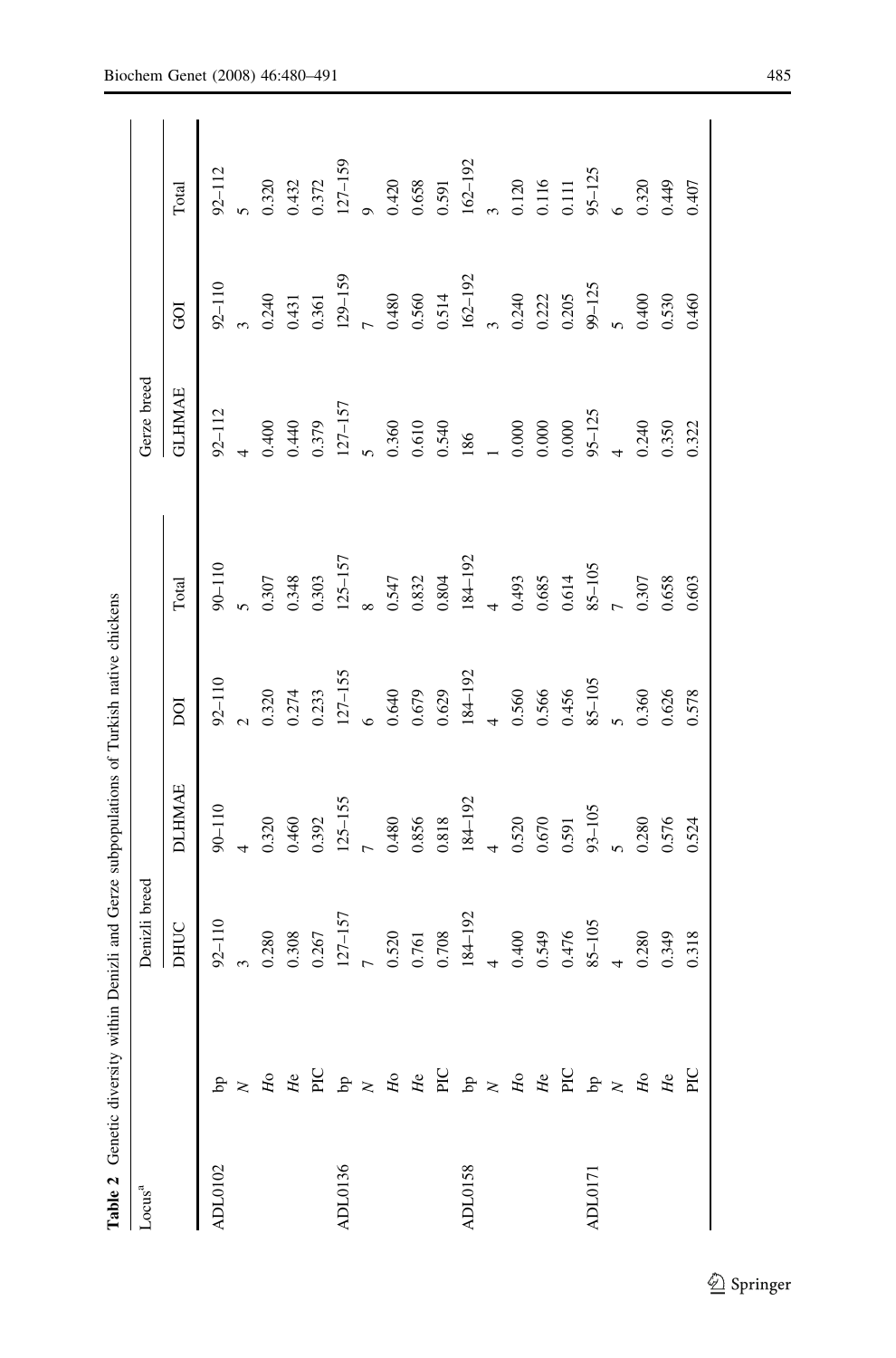| -ocus <sup>a</sup> |                                                                                                                                                                                                                                                                          | Denizli breed                                                                                                                               |                                                                                                                                                                                                                                                                                                     |                                                                                                                                                                                                                                                                                                     |                                                                                                                                                                                                                                                                                                       | Gerze breed                                                                                                                                                                                                                                                                |                                                                                                                                                                                                                                                                        |                                                                                            |
|--------------------|--------------------------------------------------------------------------------------------------------------------------------------------------------------------------------------------------------------------------------------------------------------------------|---------------------------------------------------------------------------------------------------------------------------------------------|-----------------------------------------------------------------------------------------------------------------------------------------------------------------------------------------------------------------------------------------------------------------------------------------------------|-----------------------------------------------------------------------------------------------------------------------------------------------------------------------------------------------------------------------------------------------------------------------------------------------------|-------------------------------------------------------------------------------------------------------------------------------------------------------------------------------------------------------------------------------------------------------------------------------------------------------|----------------------------------------------------------------------------------------------------------------------------------------------------------------------------------------------------------------------------------------------------------------------------|------------------------------------------------------------------------------------------------------------------------------------------------------------------------------------------------------------------------------------------------------------------------|--------------------------------------------------------------------------------------------|
|                    |                                                                                                                                                                                                                                                                          | DHUC                                                                                                                                        | <b>DLHMAE</b>                                                                                                                                                                                                                                                                                       | $\overline{5}$                                                                                                                                                                                                                                                                                      | Total                                                                                                                                                                                                                                                                                                 | <b>GLHMAE</b>                                                                                                                                                                                                                                                              | <b>GO</b>                                                                                                                                                                                                                                                              | $\rm Total$                                                                                |
| DL0172             |                                                                                                                                                                                                                                                                          | $131 - 155$                                                                                                                                 | $131 - 157$                                                                                                                                                                                                                                                                                         | $131 - 157$                                                                                                                                                                                                                                                                                         | $131 - 157$                                                                                                                                                                                                                                                                                           | $131 - 157$                                                                                                                                                                                                                                                                | $131 - 157$                                                                                                                                                                                                                                                            | $131 - 157$                                                                                |
|                    |                                                                                                                                                                                                                                                                          |                                                                                                                                             |                                                                                                                                                                                                                                                                                                     |                                                                                                                                                                                                                                                                                                     |                                                                                                                                                                                                                                                                                                       | $\frac{1}{4}$                                                                                                                                                                                                                                                              |                                                                                                                                                                                                                                                                        |                                                                                            |
|                    |                                                                                                                                                                                                                                                                          |                                                                                                                                             |                                                                                                                                                                                                                                                                                                     |                                                                                                                                                                                                                                                                                                     |                                                                                                                                                                                                                                                                                                       |                                                                                                                                                                                                                                                                            |                                                                                                                                                                                                                                                                        |                                                                                            |
|                    |                                                                                                                                                                                                                                                                          |                                                                                                                                             |                                                                                                                                                                                                                                                                                                     |                                                                                                                                                                                                                                                                                                     |                                                                                                                                                                                                                                                                                                       |                                                                                                                                                                                                                                                                            |                                                                                                                                                                                                                                                                        |                                                                                            |
|                    |                                                                                                                                                                                                                                                                          | $6\n0.640\n0.701\n0.50$                                                                                                                     |                                                                                                                                                                                                                                                                                                     |                                                                                                                                                                                                                                                                                                     |                                                                                                                                                                                                                                                                                                       |                                                                                                                                                                                                                                                                            |                                                                                                                                                                                                                                                                        |                                                                                            |
| DL0176             | $\mathbb{B}\times \mathbb{E}\,\, \mathbb{E}\,\, \mathbb{E}\,\, \mathbb{E}\times \mathbb{E}\,\, \mathbb{E}\,\, \mathbb{E}\times \mathbb{E}\,\, \mathbb{E}\,\, \mathbb{E}\,\, \mathbb{E}\times \mathbb{E}\,\, \mathbb{E}\,\, \mathbb{E}\,\, \mathbb{E}\,\, \mathbb{E}\,\,$ |                                                                                                                                             | $\begin{array}{r} 5 \\ 0.800 \\ 0.734 \\ 0.668 \\ 0.640 \\ 0.640 \\ 0.640 \\ 0.640 \\ 0.640 \\ 0.650 \\ 0.727 \\ 1.92 \\ 0.650 \\ 0.334 \\ 1.8-126 \\ 0.600 \\ 0.307 \\ 0.303 \\ 0.303 \\ 0.303 \\ 0.303 \\ 0.303 \\ 0.303 \\ 0.303 \\ 0.303 \\ 0.303 \\ 0.303 \\ 0.303 \\ 0.303 \\ 0.303 \\ 0.303$ | $\begin{array}{r} 7 \\ 0.560 \\ 0.750 \\ 0.895 \\ 0.320 \\ 0.698 \\ 0.698 \\ 0.629 \\ 0.629 \\ 0.629 \\ 0.76-182 \\ 0.360 \\ 0.638 \\ 118-126 \\ 0.480 \\ 0.649 \\ 0.649 \\ 0.640 \\ 0.647 \\ 0.647 \\ 0.647 \\ 0.647 \\ 0.647 \\ 0.647 \\ 0.647 \\ 0.647 \\ 0.647 \\ 0.647 \\ 0.647 \\ 0.647 \\ 0$ | $\begin{array}{r} 7 \\ 0.667 \\ 0.34 \\ 0.88 \\ 0.520 \\ 0.774 \\ 0.729 \\ 0.714 \\ 0.729 \\ 0.653 \\ 0.653 \\ 0.83 \\ 0.83 \\ 0.365 \\ 0.365 \\ 0.365 \\ 0.365 \\ 0.365 \\ 0.365 \\ 0.365 \\ 0.365 \\ 0.365 \\ 0.365 \\ 0.365 \\ 0.365 \\ 0.365 \\ 0.365 \\ 0.365 \\ 0.365 \\ 0.365 \\ 0.365 \\ 0.3$ | $\begin{array}{r} 0.600\\0.562\\0.498\\0.320\\0.320\\0.665\\0.000\\0.000\\0.000\\0.000\\0.000\\0.000\\0.000\\0.000\\0.444\\0.430\\0.444\\0.480\\0.444\\0.480\\0.444\\0.480\\0.444\\0.480\\0.444\\0.480\\0.444\\0.480\\0.444\\0.480\\0.444\\0.480\\0.444\\0.480\\0.444\\0.$ | $\begin{array}{r} 4\\ 0.680\\ 0.550\\ 0.550\\ 0.712\\ 0.712\\ 0.662\\ 0.712\\ 0.662\\ 0.14\\ 0.115\\ 0.065\\ 0.105\\ 0.105\\ 0.106\\ 0.106\\ 0.102\\ 0.245\\ 0.660\\ 0.656\\ 0.656\\ 0.656\\ 0.656\\ 0.656\\ 0.656\\ 0.656\\ 0.656\\ 0.656\\ 0.656\\ 0.656\\ 0.656\\ $ | 4<br>0.640<br>0.525<br>0.380<br>0.380<br>0.691<br>0.738<br>0.657<br>0.446<br>0.057<br>0.30 |
|                    |                                                                                                                                                                                                                                                                          |                                                                                                                                             |                                                                                                                                                                                                                                                                                                     |                                                                                                                                                                                                                                                                                                     |                                                                                                                                                                                                                                                                                                       |                                                                                                                                                                                                                                                                            |                                                                                                                                                                                                                                                                        |                                                                                            |
|                    |                                                                                                                                                                                                                                                                          | $\begin{array}{r} 183-201\\ 5\\ 0.600\\ 0.739\\ 0.679\\ 176-182\\ 14\\ 0.640\\ 0.657\\ 0.531\\ 0.581\\ 0.581\\ 0.581\\ 0.581\\ \end{array}$ |                                                                                                                                                                                                                                                                                                     |                                                                                                                                                                                                                                                                                                     |                                                                                                                                                                                                                                                                                                       |                                                                                                                                                                                                                                                                            |                                                                                                                                                                                                                                                                        |                                                                                            |
|                    |                                                                                                                                                                                                                                                                          |                                                                                                                                             |                                                                                                                                                                                                                                                                                                     |                                                                                                                                                                                                                                                                                                     |                                                                                                                                                                                                                                                                                                       |                                                                                                                                                                                                                                                                            |                                                                                                                                                                                                                                                                        |                                                                                            |
|                    |                                                                                                                                                                                                                                                                          |                                                                                                                                             |                                                                                                                                                                                                                                                                                                     |                                                                                                                                                                                                                                                                                                     |                                                                                                                                                                                                                                                                                                       |                                                                                                                                                                                                                                                                            |                                                                                                                                                                                                                                                                        |                                                                                            |
| DL0181             |                                                                                                                                                                                                                                                                          |                                                                                                                                             |                                                                                                                                                                                                                                                                                                     |                                                                                                                                                                                                                                                                                                     |                                                                                                                                                                                                                                                                                                       |                                                                                                                                                                                                                                                                            |                                                                                                                                                                                                                                                                        |                                                                                            |
|                    |                                                                                                                                                                                                                                                                          |                                                                                                                                             |                                                                                                                                                                                                                                                                                                     |                                                                                                                                                                                                                                                                                                     |                                                                                                                                                                                                                                                                                                       |                                                                                                                                                                                                                                                                            |                                                                                                                                                                                                                                                                        |                                                                                            |
|                    |                                                                                                                                                                                                                                                                          |                                                                                                                                             |                                                                                                                                                                                                                                                                                                     |                                                                                                                                                                                                                                                                                                     |                                                                                                                                                                                                                                                                                                       |                                                                                                                                                                                                                                                                            |                                                                                                                                                                                                                                                                        |                                                                                            |
|                    |                                                                                                                                                                                                                                                                          |                                                                                                                                             |                                                                                                                                                                                                                                                                                                     |                                                                                                                                                                                                                                                                                                     |                                                                                                                                                                                                                                                                                                       |                                                                                                                                                                                                                                                                            |                                                                                                                                                                                                                                                                        |                                                                                            |
|                    |                                                                                                                                                                                                                                                                          |                                                                                                                                             |                                                                                                                                                                                                                                                                                                     |                                                                                                                                                                                                                                                                                                     |                                                                                                                                                                                                                                                                                                       |                                                                                                                                                                                                                                                                            |                                                                                                                                                                                                                                                                        |                                                                                            |
| ADL0210            |                                                                                                                                                                                                                                                                          | $118-126$<br>$2$<br>$0.440$<br>$0.429$                                                                                                      |                                                                                                                                                                                                                                                                                                     |                                                                                                                                                                                                                                                                                                     |                                                                                                                                                                                                                                                                                                       |                                                                                                                                                                                                                                                                            |                                                                                                                                                                                                                                                                        |                                                                                            |
|                    |                                                                                                                                                                                                                                                                          |                                                                                                                                             |                                                                                                                                                                                                                                                                                                     |                                                                                                                                                                                                                                                                                                     |                                                                                                                                                                                                                                                                                                       |                                                                                                                                                                                                                                                                            |                                                                                                                                                                                                                                                                        |                                                                                            |
|                    |                                                                                                                                                                                                                                                                          |                                                                                                                                             |                                                                                                                                                                                                                                                                                                     |                                                                                                                                                                                                                                                                                                     |                                                                                                                                                                                                                                                                                                       |                                                                                                                                                                                                                                                                            |                                                                                                                                                                                                                                                                        |                                                                                            |
|                    |                                                                                                                                                                                                                                                                          |                                                                                                                                             |                                                                                                                                                                                                                                                                                                     |                                                                                                                                                                                                                                                                                                     |                                                                                                                                                                                                                                                                                                       |                                                                                                                                                                                                                                                                            |                                                                                                                                                                                                                                                                        |                                                                                            |
|                    |                                                                                                                                                                                                                                                                          | 0.332                                                                                                                                       |                                                                                                                                                                                                                                                                                                     | 0.355                                                                                                                                                                                                                                                                                               |                                                                                                                                                                                                                                                                                                       | 0.341                                                                                                                                                                                                                                                                      | 0.364                                                                                                                                                                                                                                                                  | 0.352                                                                                      |

Table 2 continued

Table 2 continued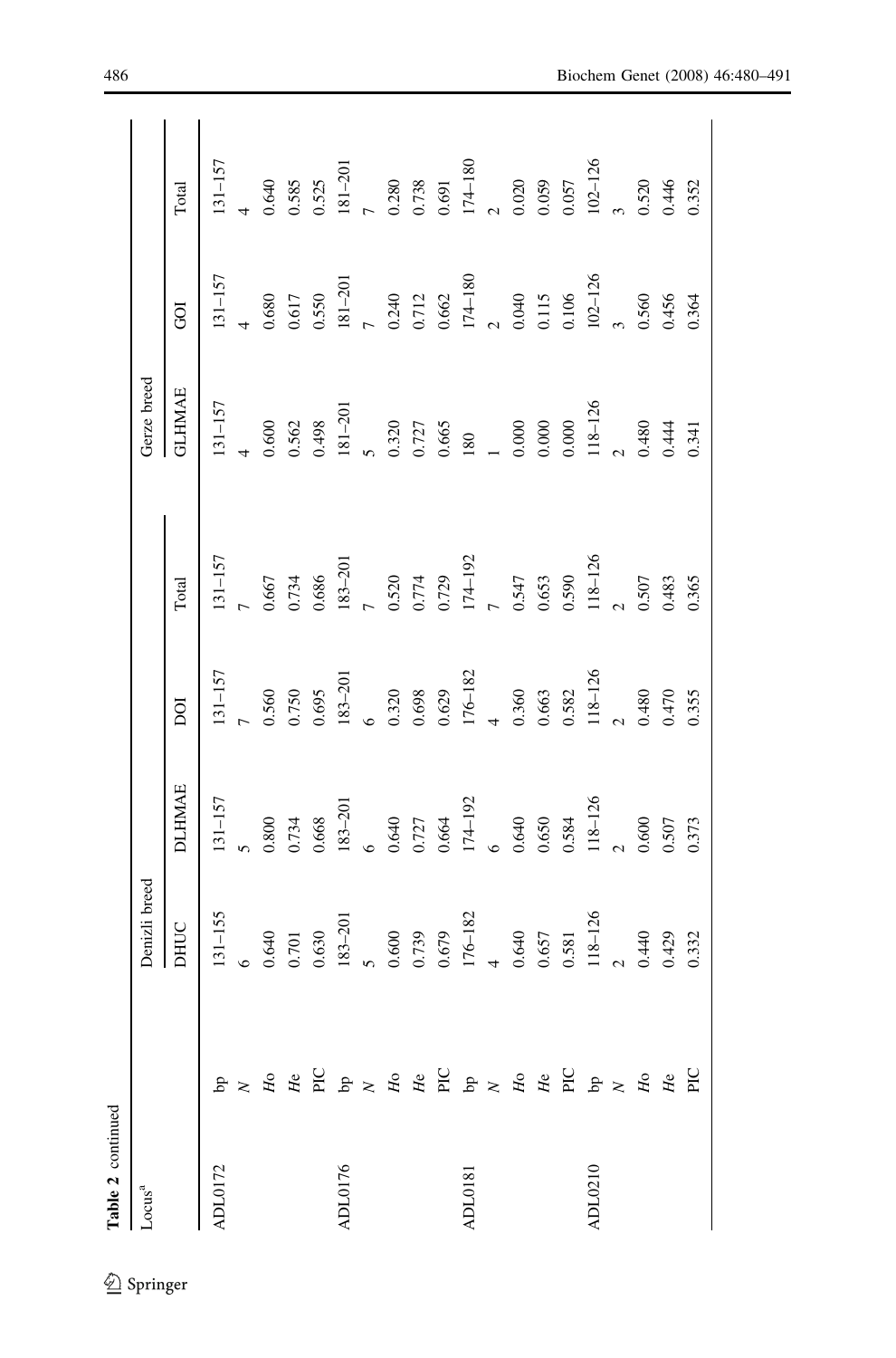| € |  |
|---|--|
|   |  |

| $Locus^a$                                   |               | Denizli breed |               |             |                                                                                                                              | Gerze breed   |            |                   |
|---------------------------------------------|---------------|---------------|---------------|-------------|------------------------------------------------------------------------------------------------------------------------------|---------------|------------|-------------------|
|                                             |               | DHUC          | <b>DLHMAE</b> | DOI         | Total                                                                                                                        | <b>GLHMAE</b> | <b>GOI</b> | Total             |
| ADL0267                                     | Ъp            | $100 - 112$   | 98-118        | $100 - 110$ | 98-118                                                                                                                       | 98-108        | $98 - 106$ | 98-108            |
|                                             | $\geq$        |               |               |             |                                                                                                                              |               |            |                   |
|                                             | $H_{\rm O}$   | 0.640         | 0.600         | 0.520       | 0.587                                                                                                                        | 0.720         | 0.480      | $0.600\,$         |
|                                             | He            | 0.667         | 0.709         | 0.676       | 0.715                                                                                                                        | 0.732         | 0.725      | 0.726             |
|                                             | $_{\rm{PC}}$  | 0.610         | 0.645         | 0.592       | 0.670                                                                                                                        | 0.670         | 0.657      | $0.670$           |
| <b>ADL0268</b>                              | $\mathbf{d}$  | $93 - 113$    | $93 - 113$    | $107 - 113$ | $93 - 113$                                                                                                                   | $107 - 113$   | $93 - 113$ | $93 - 113$        |
|                                             | $\geq$        |               |               |             |                                                                                                                              |               | $\circ$    |                   |
|                                             | $\rm H\rm o$  | 0.680         | 0.400         | 0.720       | 0.600                                                                                                                        | 0.520         | 0.600      | 0.560             |
|                                             | He            | 0.622         | 0.443         | 0.726       | 0.673                                                                                                                        | 0.507         | 0.585      | 0.545             |
|                                             | PIC           | 0.572         | 0.414         | 0.659       | 0.627                                                                                                                        | 0.437         | 0.525      | 0.489             |
| Mean $\pm$ SE                               | $N \pm SE$    | 4.7           | 4.4           | 5.0         | $6.1 \pm 0.6$                                                                                                                | 3.4           | 4.4        | $5.0 \pm 0.7$     |
|                                             | $Ho$ $\pm$ SE | 0.512         | 0.484         | 0.528       | $0.508 \pm 0.037$                                                                                                            | 0.354         | 0.421      | $0.380 \pm 0.065$ |
|                                             | He $\pm$ SE   | 0.578         | 0.613         | 0.633       | $0.656 \pm 0.045$                                                                                                            | 0.440         | 0.487      | $0.475 \pm 0.074$ |
|                                             | $PIC \pm SE$  | 0.517         | 0.541         | 0.567       | $0.599 \pm 0.049$                                                                                                            | 0.385         | 0.440      | $0.426 \pm 0.068$ |
| <sup>a</sup> bp, allele size range, in base |               |               |               |             | pairs; N, number of alleles; Ho, observed heterozygosity; He, expected heterozygosity; PIC, polymorphism information content |               |            |                   |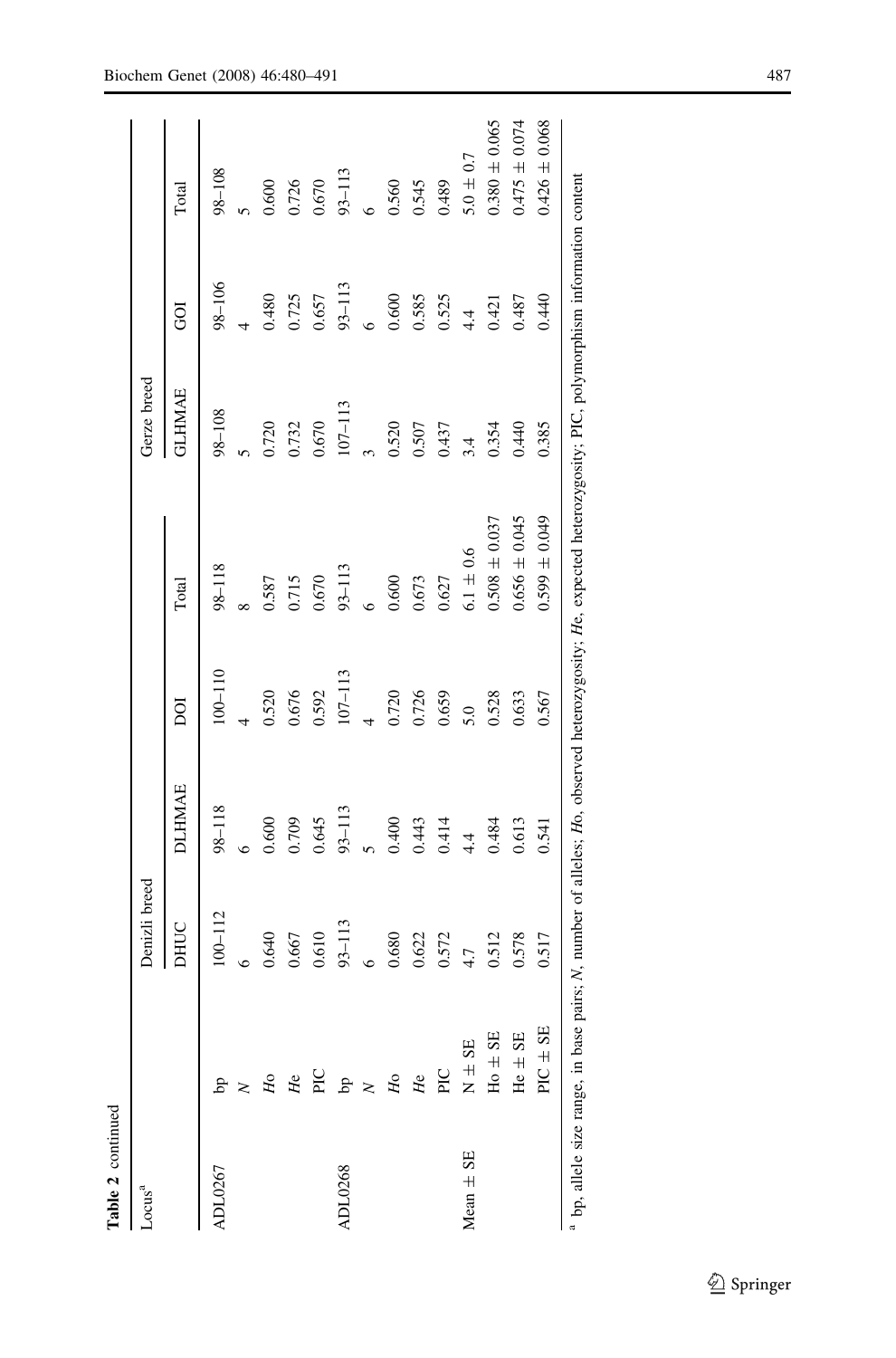| Population    | <b>DHUC</b> | <b>DLHMAE</b> | <b>DOI</b> | <b>GLHMAE</b> | GOI |
|---------------|-------------|---------------|------------|---------------|-----|
| DHUC          |             |               |            |               |     |
| <b>DLHMAE</b> | 0.0652      |               |            |               |     |
| <b>DOI</b>    | 0.3015      | 0.2959        |            |               |     |
| <b>GLHMAE</b> | 0.7603      | 0.4193        | 0.4839     | -             |     |
| GOI           | 0.7887      | 0.4318        | 0.5658     | 0.0783        |     |

<span id="page-8-0"></span>Table 3 Genetic distance among Denizli and Gerze subpopulations of Turkish native chickens



Fig. 1 Neighbor-joining dendrogram among five subpopulations of the Denizli and Gerze chicken breeds. Based on Nei's ([1978\)](#page-11-0) unbiased genetic distances from Table 3

informative molecular markers in the Denizli and Gerze breeds. The mean number of alleles in this research for overall loci was  $7.5 \pm 0.76$  (Table [1\)](#page-4-0).

Compared with previous studies (Kong et al. [2006;](#page-11-0) Wimmers et al. [2000](#page-11-0)), the present research revealed the same microsatellite allele variation in Turkish native chickens. In particular, the mean number of alleles is similar to that of Korean native chickens (Kong et al. [2006\)](#page-11-0). The number of alleles for ADL0158, ADL01171, ADL01176, ADL0210, and ADL0267 was higher than the number reported by Wimmers et al. ([2000\)](#page-11-0) in African, Asian, and South American local chickens.

The mean number of alleles for all loci was similar among the five subpopulations. Across breeds, the mean number of alleles in the Denizli and Gerze breeds was  $6.1 \pm 0.6$  and  $5.0 \pm 0.7$ , respectively (Table [2\)](#page-5-0). In chickens, the number of alleles at a single microsatellite locus in any single population has ranged from one (monomorphic) up to several (Emara et al. [2002;](#page-11-0) Cheng et al. [1995\)](#page-11-0). For instance, Emara et al. ([2002\)](#page-11-0) examined 41 microsatellite markers in three commercial broiler pure lines and reported an average number of alleles per marker of 3.5, 2.8, and 3.1 for each of the lines. Hillel et al.  $(2003)$  $(2003)$  reported that the mean number of alleles was 3.5 within 52 populations. Shahbazi et al. [\(2007](#page-11-0)) reported a mean number of alleles of 4.5 per locus in Iranian native chickens. Compared with the data obtained by Croojimans et al. [\(1996](#page-11-0)), who reported an average of 3.6 alleles per marker in broiler lines, and by Kaiser et al. [\(2000](#page-11-0)), who reported 2.8 and 2.9 alleles per marker in two broiler populations, we observed higher numbers of alleles (6.1  $\pm$  0.6 and 5.0  $\pm$  0.7) per primer in Turkish native chickens. These values are lower than those reported by Zhang et al. ([2002\)](#page-11-0), who estimated a mean of 9.32 alleles for the same primers in Chinese native chicken breeds.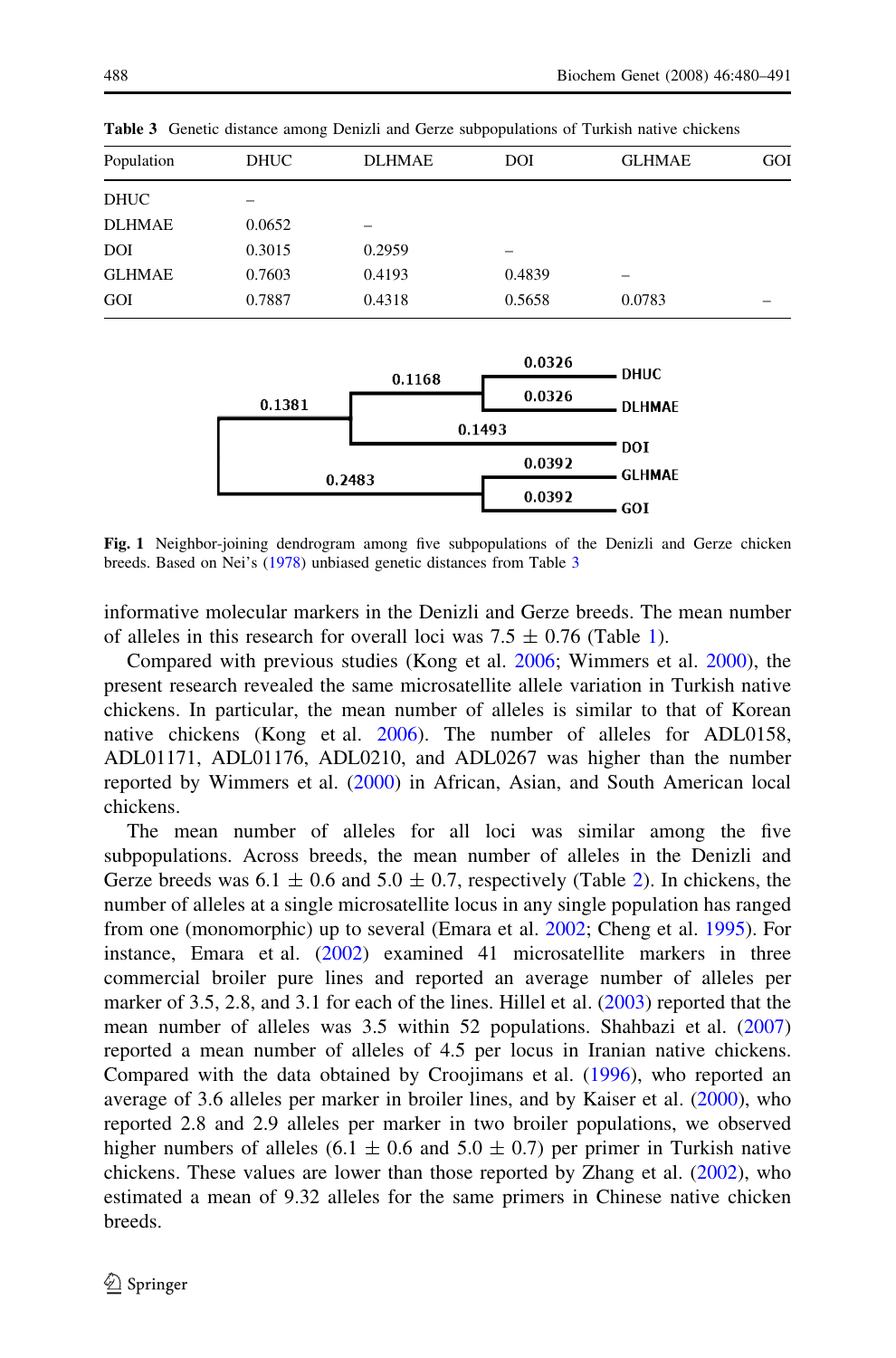# Genetic Variability

Heterozygosity estimates within the populations were based on a set of markers showing substantial heterogeneity in the number of alleles detected and the polymorphic information content. The use of a mixture of highly variable and less variable microsatellites should reduce the danger of overestimating genetic variability, which might occur if only highly variable loci are used (Wimmers et al. [2000](#page-11-0)). For all loci, high  $H_e$  was observed, and mean  $H_e$  was 0.665  $\pm$  0.04 among loci (Table [1\)](#page-4-0). Among breeds in Table [2,](#page-5-0) the mean  $H_e$  was  $0.656 \pm 0.045$  in Denizli and  $0.475 \pm 0.074$  in Gerze. This result showed that genetic diversity in the Denizli breed is higher than in the Gerze breed. This level of mean  $H<sub>e</sub>$  is quite similar to the value reported for Korean native chickens (0.630) (Kong et al. [2006\)](#page-11-0). Hillel et al. ([2003\)](#page-11-0) reported that the average gene diversity within 52 populations across all 22 loci was 0.47. Romanov and Weigend ([2001\)](#page-11-0), using microsatellites with chickens, have reported heterozygosity of 0.60 or higher. A similar result (0.45–0.67) was reported by Wimmers et al. ([2000\)](#page-11-0) for African, Asian, and South American local chickens. The mean  $H<sub>e</sub>$  recorded in this research, however, is lower than that reported by Zhang et al. [\(2002](#page-11-0)) in Chinese native chickens and by Shahbazi et al. [\(2007\)](#page-11-0) in Iranian native chickens. Very high heterozygosity values have also been described in Chinese and Iranian native chickens (0.63–0.86 and 0.62–0.74, respectively). The variation of expected heterozygosity may be adduced to differences in location, sample size, population structure, and sources of microsatellite markers.

The mean PIC was an ideal index to measure the polymorphism of allele fragments. According to Botstein et al.  $(1980)$  $(1980)$ , PIC  $> 0.50$  indicates a highly informative locus,  $0.50 > \text{PIC} > 0.25$  indicates a reasonably informative locus, and  $0.25$  > PIC indicates a slightly informative locus. The mean PIC among loci was  $0.610 \pm 0.05$ , and almost all markers (except ADL0210) were highly informative in Turkish native chickens (Table [1](#page-4-0)). Reasonably informative PIC values for the ADL0158, ADL0171, ADL0176, ADL0210, and ADL0267 loci were reported in African, Asian, and South American local chickens (Wimmers et al. [2000\)](#page-11-0). Among breeds, mean PIC values in the Denizli and Gerze breeds were  $0.599 \pm 0.049$  and  $0.426 \pm 0.068$ , respectively (Table [2\)](#page-5-0). Almost all loci (except ADL0102 and ADL0210) in the Denizli breed are highly informative, whereas 40% of the loci in the Gerze breed were reasonably informative. The ADL0158 and ADL0181 loci in the Gerze breed were slightly informative. The others were highly informative.

The mean  $F_{1s}$  for 10 microsatellite loci was 0.301  $\pm$  0.05 (Table [1\)](#page-4-0). The results at each single locus revealed that in all cases (except ADL 210) positive  $F_{1s}$  values were estimated. This means that there may be more heterozygotes than expected for ADL0210 in all five subpopulations (Table [2\)](#page-5-0).

The mean  $H_0$  was 0.508  $\pm$  0.037 in the Denizli breed and 0.380  $\pm$  0.065 in the Gerze breed (Table [2](#page-5-0)). The number of heterozygous genotypes was higher in the Denizli than in the Gerze breed. Thus, the Denizli breed is more variable than the Gerze breed. Therefore, the wide genetic diversity of the Denizli breed allows scientists and farmers to use it in future research and development of quality chicken breeds in Turkey. The high level of variability in the Denizli and Gerze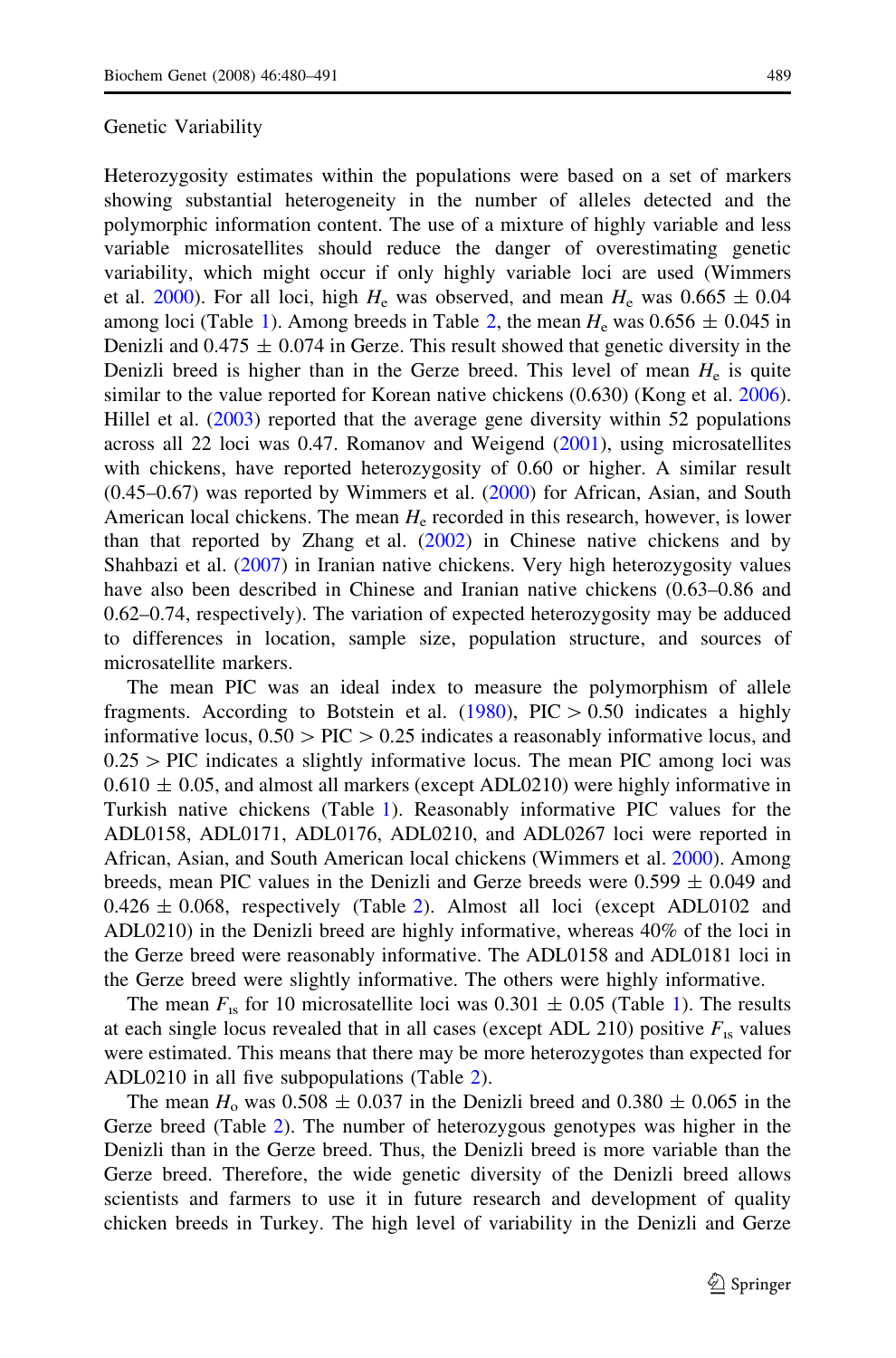<span id="page-10-0"></span>breeds calls attention to the importance of conserving the Turkish native chicken gene pool.

#### Genetic Distance and Phylogenetic Analysis

The genetic distance (0.0652) between the DLHMAE and DHUC subpopulations was estimated to be quite low (Table [3\)](#page-8-0), reflecting the fact that these subpopulations are not genetically isolated from each other. The same result can be seen for the GLMHAE and GOI subpopulations, with a very low genetic distance (0.0783). Larger genetic distances (greater than 0.4193) were found between the Denizli and Gerze subpopulations. This result is similar to that of Hillel et al. ([2003](#page-11-0)), who found Nei's mean genetic distance between a given population and all other 51 populations to be 0.44. Hillel et al. [\(2003\)](#page-11-0) also emphasized that genetic distance measures based on gene frequencies were in good agreement with the genetic diversity of the breeds examined, indicating that these approaches fit the history of the domesticated chickens well.

The genetic differentiation found between the Denizli and Gerze breeds in the neighbor-joining dendrogram (Fig. [1](#page-8-0)) is confirmed by their breeding origin and evolution.

The present study demonstrates the usefulness of microsatellite primers as molecular markers to identify and compare the Denizli and Gerze subpopulations even with a limited number of loci and samples analyzed. The data also suggest that genetic diversities within and between the Denizli and Gerze breeds are being well preserved by conservation efforts. The information about the Denizli and Gerze breeds estimated by microsatellite analysis may also be useful as an initial guide in defining objectives for designing future investigations of genetic variation and developing conservation strategies.

Acknowledgments This work was performed by Muhammet Kaya in partial fulfillment of the Ph.D. degree in Biometry and Genetics at University of Ankara, Turkey. The authors would like to thank Dr. H. H. Cheng, from USDA-ADOL, for supplying microsatellite markers, reviewing the early manuscript, and valuable comments. Dr. Cheng also allowed Muhammet Kaya to work in his lab. We are also grateful to Dr. Neval Özdoğan (Lalahan Livestock Central Animal Research Institute), Agr. Eng. Mustafa Ünal (Denizli Cock Rearing Farm), İsmail Fışkın (Private Farm, Denizli), and Halil Karadeniz (Private Farm, Sinop) for providing the collection of blood samples. This project was supported by a grant, TOVAG-105O446, from The Scientific and Technological Research Council of Turkey (Project coordinator Dr. M. A. Yıldız). We are also grateful to anonymous reviewers for their comments on an earlier version of the manuscript.

Open Access This article is distributed under the terms of the Creative Commons Attribution Noncommercial License which permits any noncommercial use, distribution, and reproduction in any medium, provided the original author(s) and source are credited.

#### References

Aksoy FT, Ertuğrul O, Atasoy F, Gürler S, Erdoğan M (2000) A study on blood group alleles of Denizli Fowl. Turk J Vet Anim Sci 24(5):431–434

Aksoy FT, Atasoy F, Onbasılar EE, Apaydın S (2002) The possibilities of sexing day-old Denizli fowl by means of feathering characteristics. Turk J Vet Anim Sci 26(3):567–575